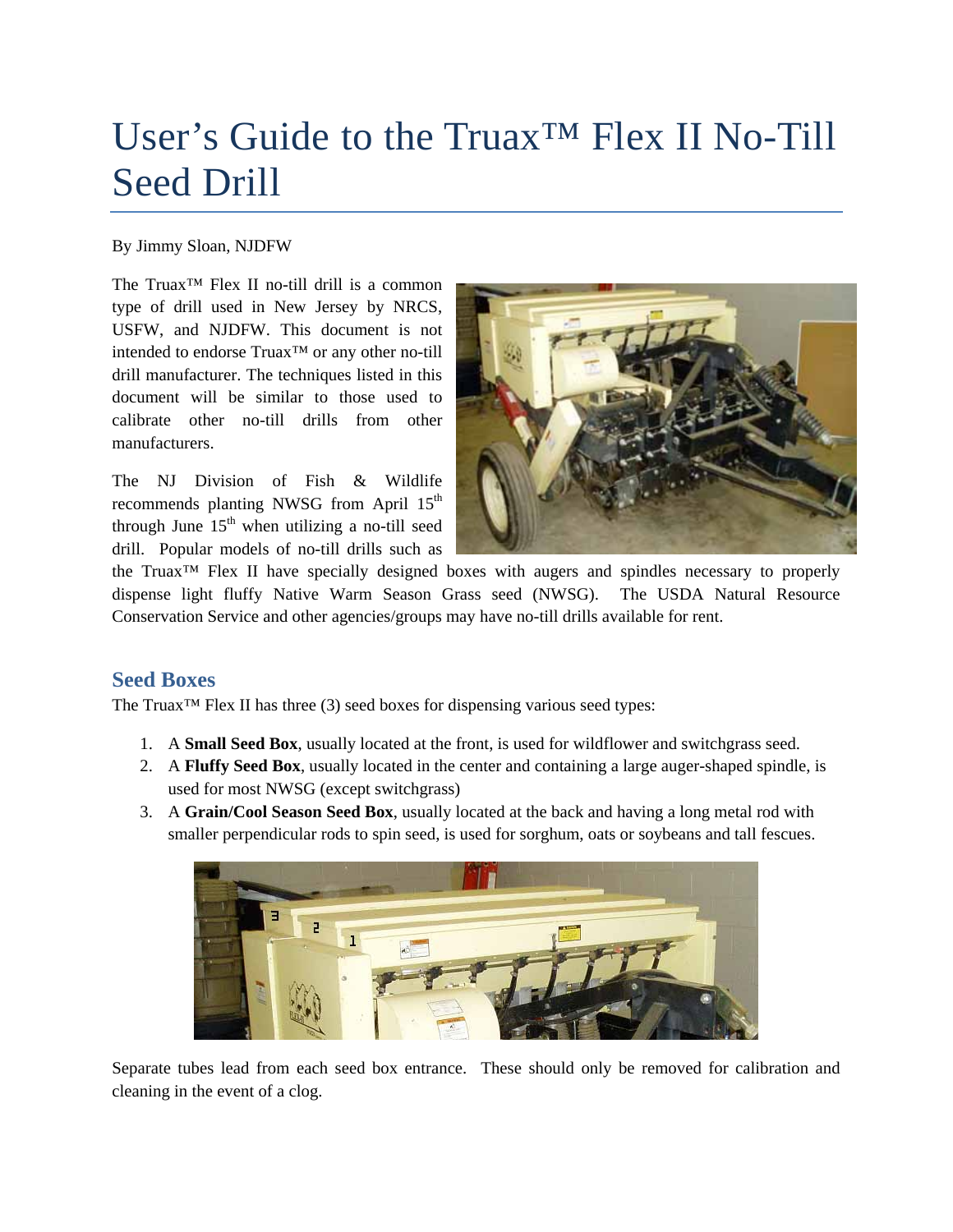### **Calibrating the Small Seed and Grain/Cool Season Seed Boxes**

Flute adjusters, located on the back (below left) and front (below right), of the drill determine how much seed is allowed to flow into the ground. However, the flute adjuster settings do not determine the seed application rate (lbs./ac). To properly calibrate either the Small Seed Box or the Grain/Cool Season Seed





Box, follow Steps 1-5 and use the illustrations

provided for reference.

**Step 1** – Place enough seed to cover **3** of the tube entrances in the Grain/Cool Season Seed Box (l) or the Small Seed Box (r) as illustrated below.



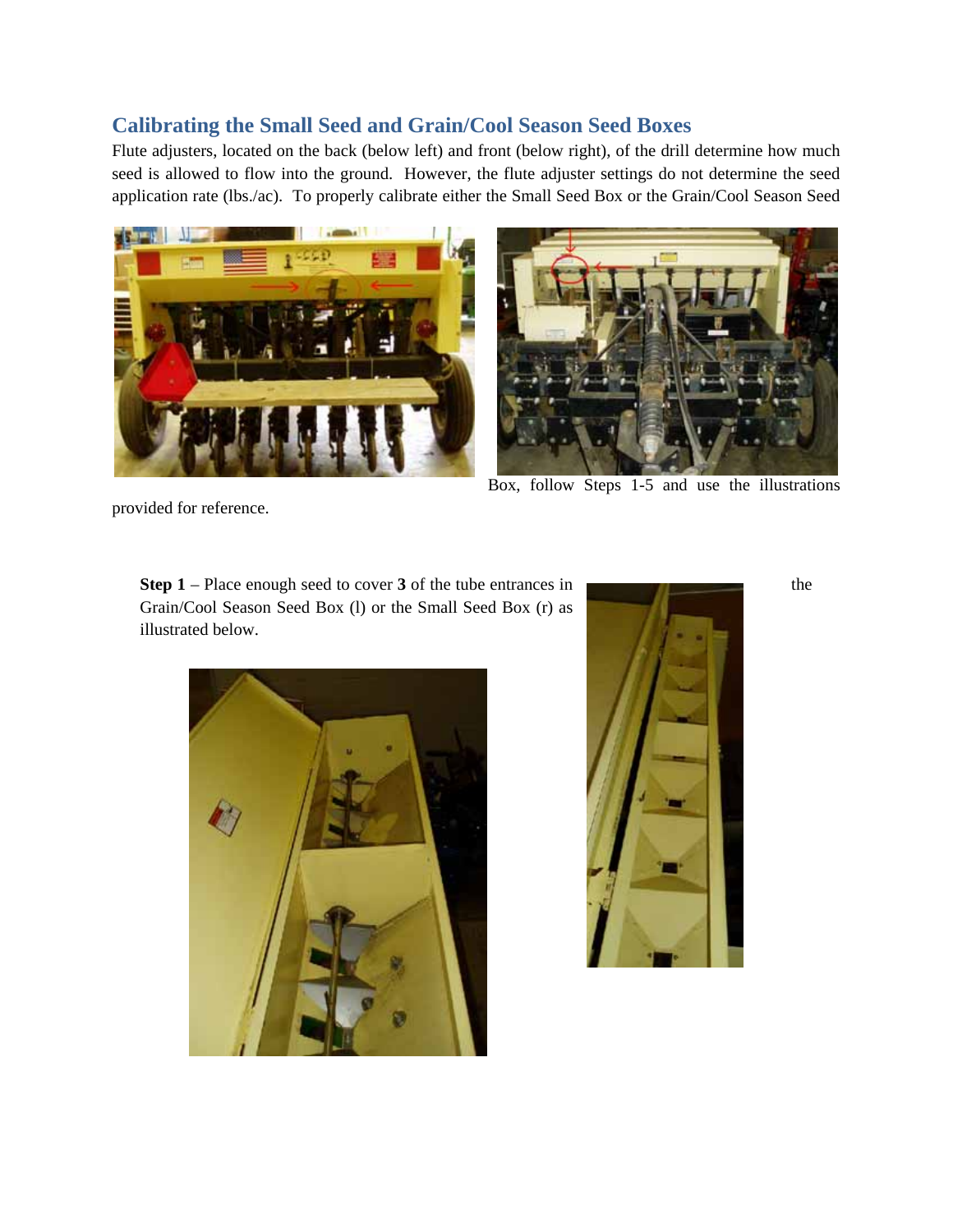Remove the tubes below the box where you just put the seed into the Grain/Cool Season Seed Box (l) or Small Seed Box (r) as illustrated below and attach plastic bags with zip ties. Make sure the bags do not have any holes as you will need to measure the seed that comes out.





**Step 2** – The drill's drive wheel has a wheel lock (below). Jack up this side of the drill until the drive wheel can spin freely. Engage the drive wheel lock to engage the sprockets and make the augers inside the boxes spin.



**Step 3** – Spin the tire 30 times and weigh all seed collected from all 3 tubes for a given box.

**Step 4** – Calculate the initial planting rate:

Total weight of seed (oz.)  $x 6.25 = lbs. / ac$ 

**Step 5** – Use the flute adjuster to increase or decrease the amount of seed accordingly. Repeat Steps 1-5 until the recommended planting rate is attained. This may (or may not) require multiple calibration attempts depending on who operated the drill before you.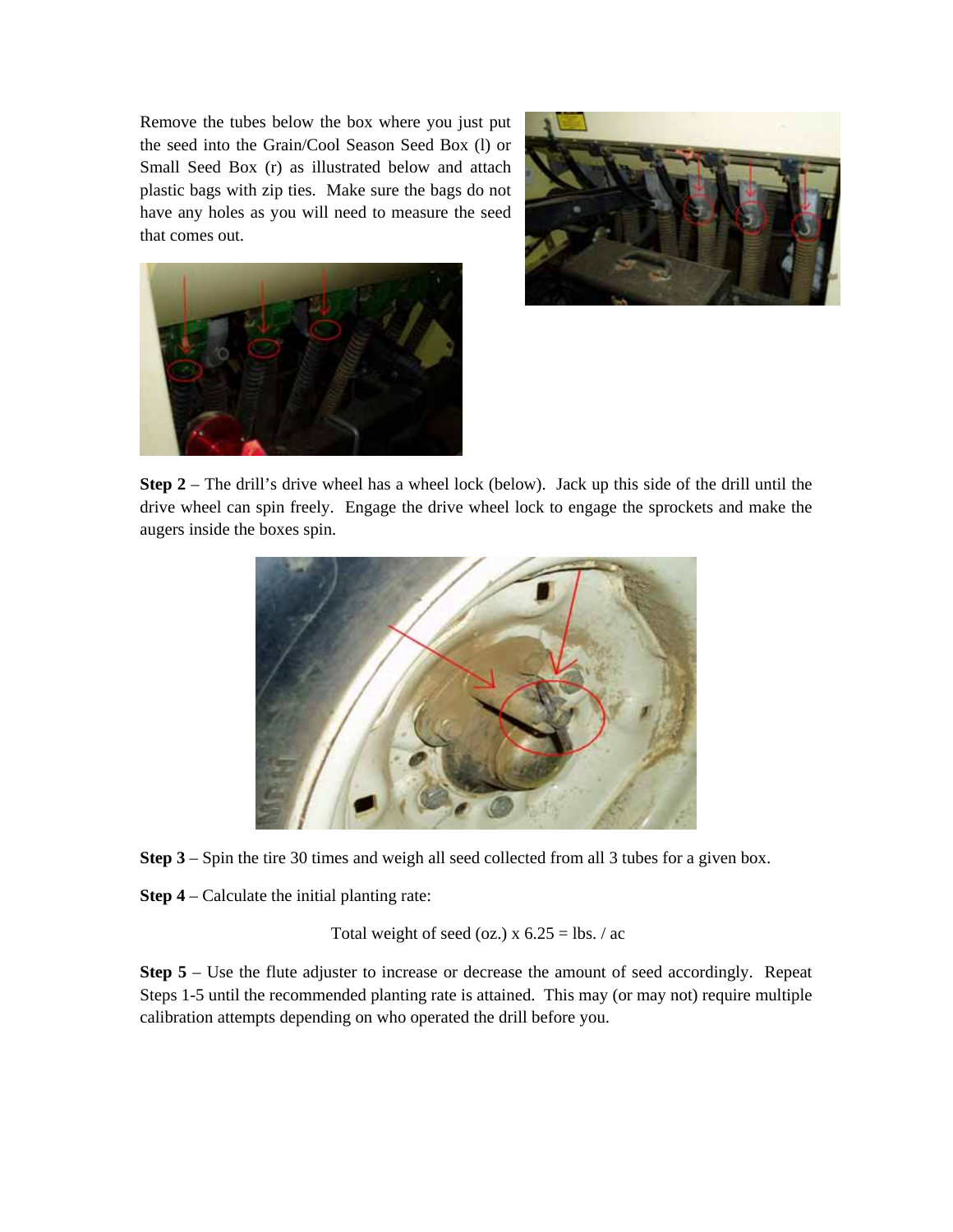## **Calibrating the Fluffy Seed Box**

Calibrate the Fluffy Seed Box in the drill's center by following Steps 1-4 and use the illustrations provided for reference.

**Step 1** – Place enough seed to cover 3 tube entrances of the Fluffy Seed Box (below).



Remove the corresponding corrugated tubes (below) and attach plastic bags using zip ties. Make sure the bags do not have any holes as you will need to measure the seed that comes out.